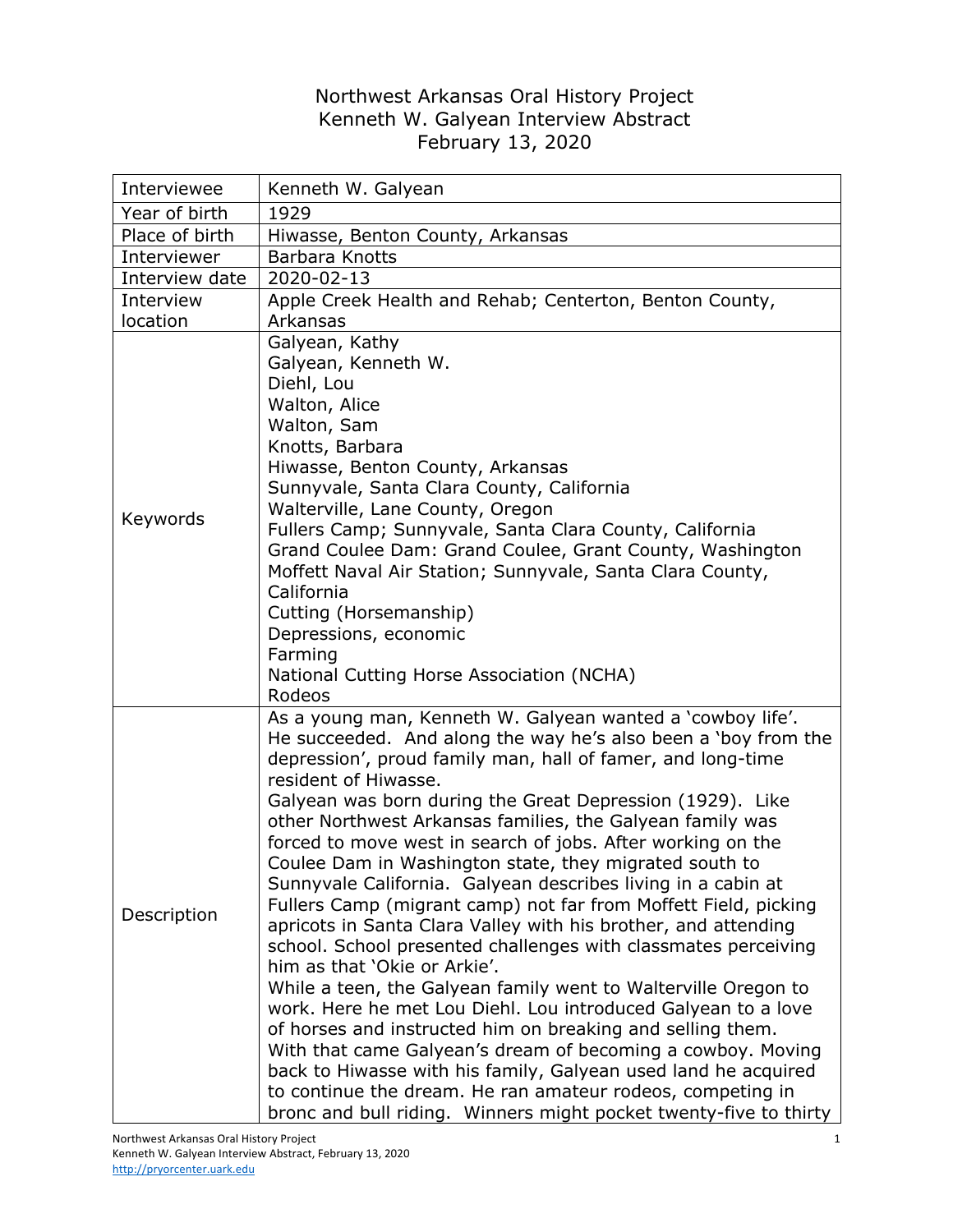| dollars to offset their five-dollar entry fee.                    |
|-------------------------------------------------------------------|
| Galyean and his first wife began farming, raising cows and        |
| chickens. Sons Gil and Jody helped. Times remained hard. Milk     |
| did not sell for much more than what it took to produce. That's   |
| when his entry into the cutting horse business began. He was      |
| asked to take a horse and train it to be a cutting horse. A good  |
| cutting horse will separate cattle from its herd. Galyean found   |
| such a horse in Blue Spade and later Bandero. His reputation      |
| grew. Horsemen from near and far brought horses for Galyean       |
| to ride, train, and show in competitions. In Galyean's words "if  |
| you have a product and are decent enough, people will find you    |
| wherever you are."                                                |
| Galyean describes participating in cutting horse competitions,    |
| and shares details on the Dallas Futurity. When his horse won     |
| the Futurity, the way for horses from outside Texas was opened.   |
| He and second wife, Kathy, traveled across the country for        |
| competitions. He credits Kathy's riding, horse handling, and      |
| business involvement. Both were willing 'to take off and go' to   |
| competitions, learning new techniques along the way. Galyean      |
|                                                                   |
| would be asked to judge some of those competitions. The           |
| University of Arkansas brought students to see his operation. He  |
| was inducted into the National Cutting Horse Association's        |
| Members Hall of Fame. Always humble, Galyean says "I fooled       |
| them"; others call it an honor he deserved. A proud father and    |
| grandfather, Galyean tells stories of the successes of his sons   |
| and grandsons in the cutting and pleasure horse business. Far     |
| different from the days when winnings were twenty-five to thirty  |
| dollars, today winners earn in the millions.                      |
| Working with horses, Galyean knows others from Northwest          |
| Arkansas with similar interests. Sam and Alice Walton are two.    |
| In the early 1960s, Galyean helped Alice take Tommy, her          |
| favorite horse, to shows. Galyean tells the story of the day Sam  |
| came and loaded Tommy in an old trailer, only to 'lose' Tommy     |
| on the drive to the Walton home. Galyean joined Sam to find       |
| Tommy. And then there was the time Tommy, grazing in the          |
| Walton's yard, kicked the window out.                             |
| Galyean believes the major changes in the Hiwasse area during     |
| his lifetime include the growing land values, influx of people,   |
| Hiwasse becoming part of Gravette, and increased traffic. Land    |
| that sold for \$100 per acre now can be \$15,000 per acre; most   |
| people want two-acre parcels, not large acreage.                  |
|                                                                   |
| Today's Hiwasse, like the community he remembers as a young       |
| man, is home to a few businesses and the Post Office. And that's  |
| good. His daughter and her son live near Hiwasse. Galyean         |
| believes that life here is better than one would be in Sunnyvale. |
|                                                                   |
| What has changed is the Bentonville he remembers. There is no     |
| longer a good hardware store. This cowboy always needs a          |
| hardware store.                                                   |